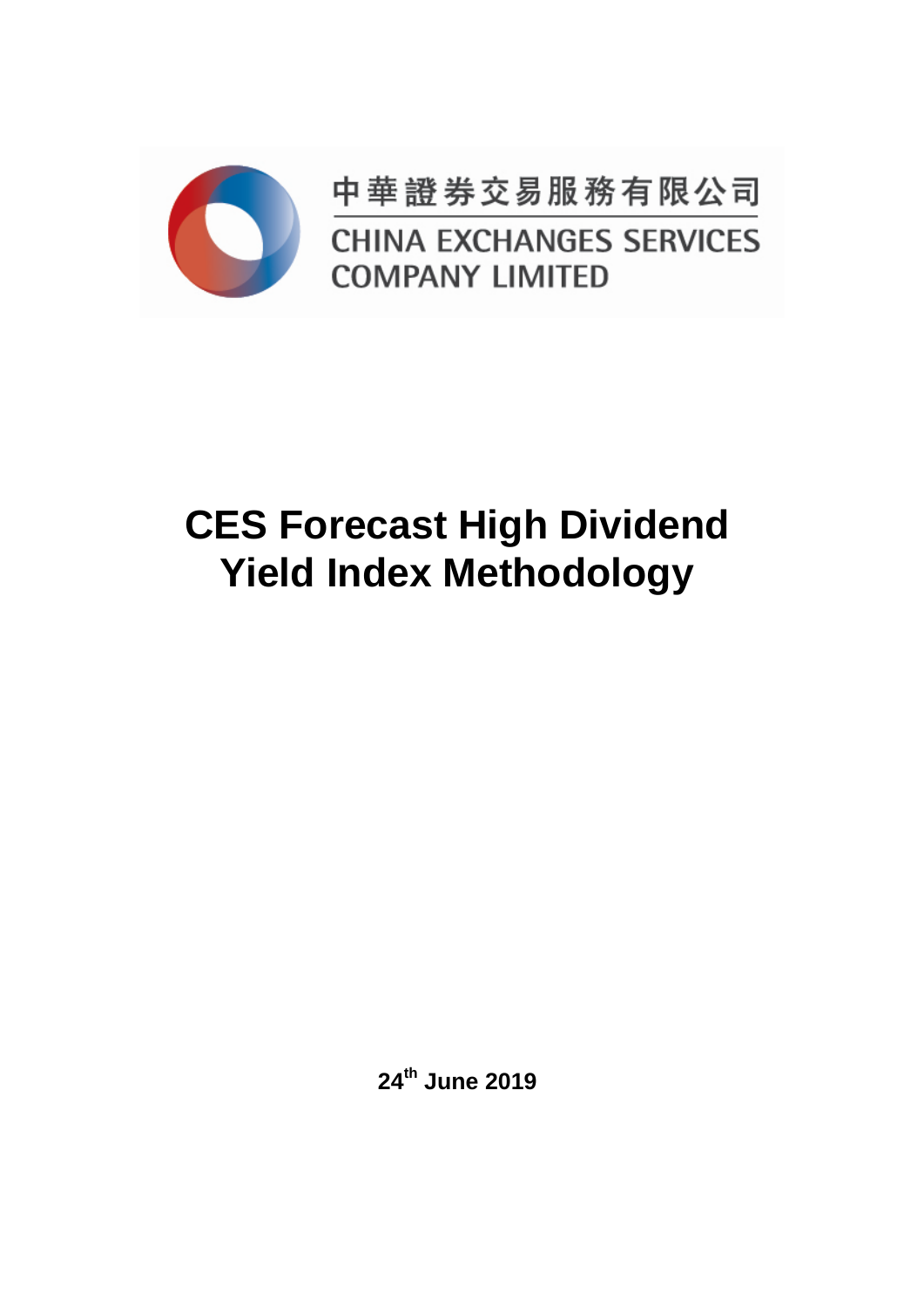

# **Contents**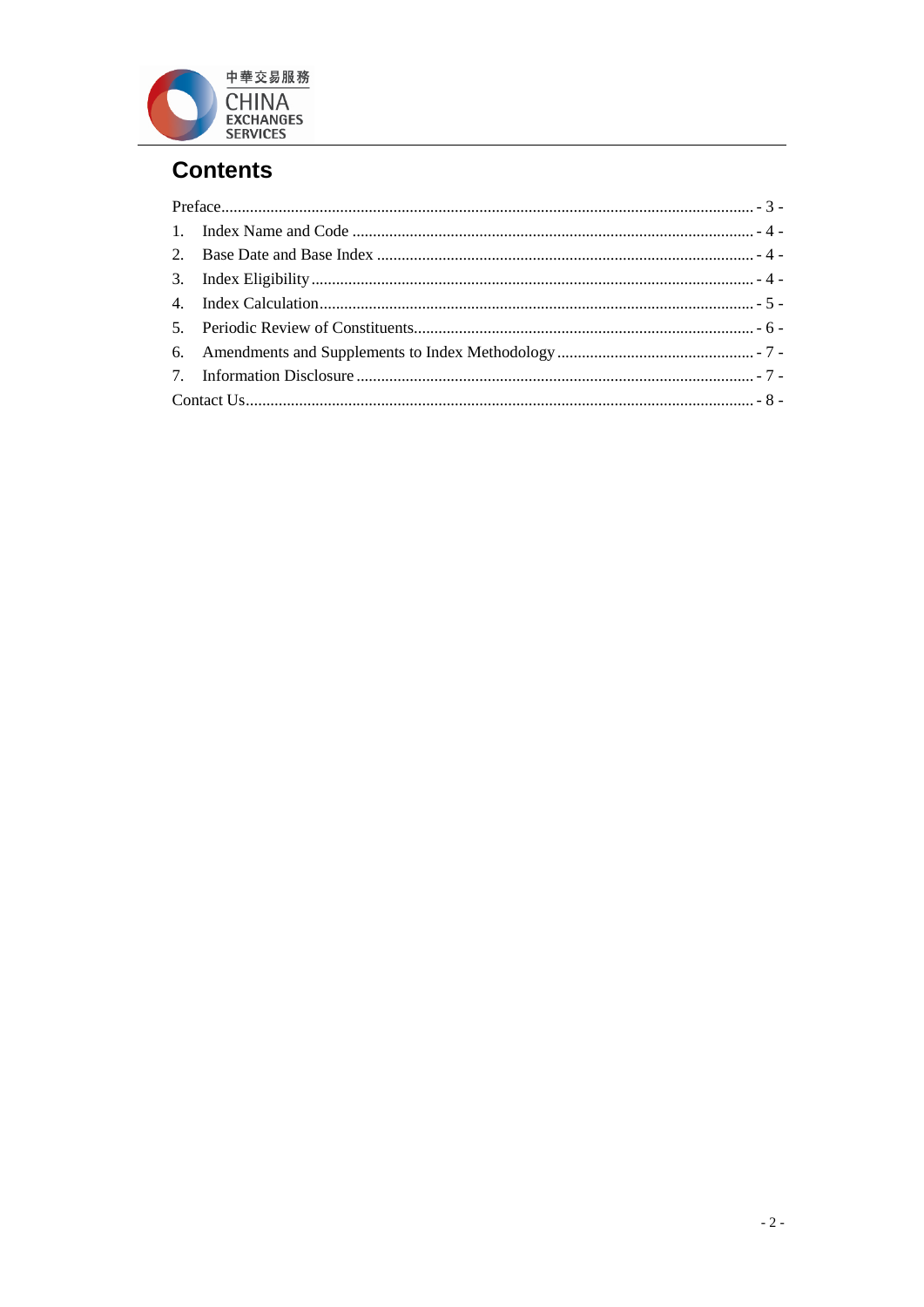

# <span id="page-2-0"></span>**Preface**

 $\overline{a}$ 

China Exchanges Services Company Ltd. (CESC) has appointed China Securities Index Co., Ltd. (CSIC) for index calculation, maintenance and dissemination. The index methodology is developed by mutual agreement between CESC and CSIC.

The CES Forecast High Dividend Yield Index (CES High Yield) is a price return index, aims to measure the performance of 40 securities with the highest forecast dividend yield and eligible for "Southbound Trading under Stock Connect".

| <b>Index Name</b>             | Launch Date | <b>Constituents</b>                                                                                                                         |
|-------------------------------|-------------|---------------------------------------------------------------------------------------------------------------------------------------------|
| CES High Yield $03-04-2018^1$ |             | Consists of the 40 securities with the highest<br>forecast dividend yield and eligible for the<br>"Southbound Trading under Stock Connect". |

 $1$  The CES High Yield is calculated on real-time basis starting from 24 June 2019. The CES High Yield calculated in CNY is also available from the same date.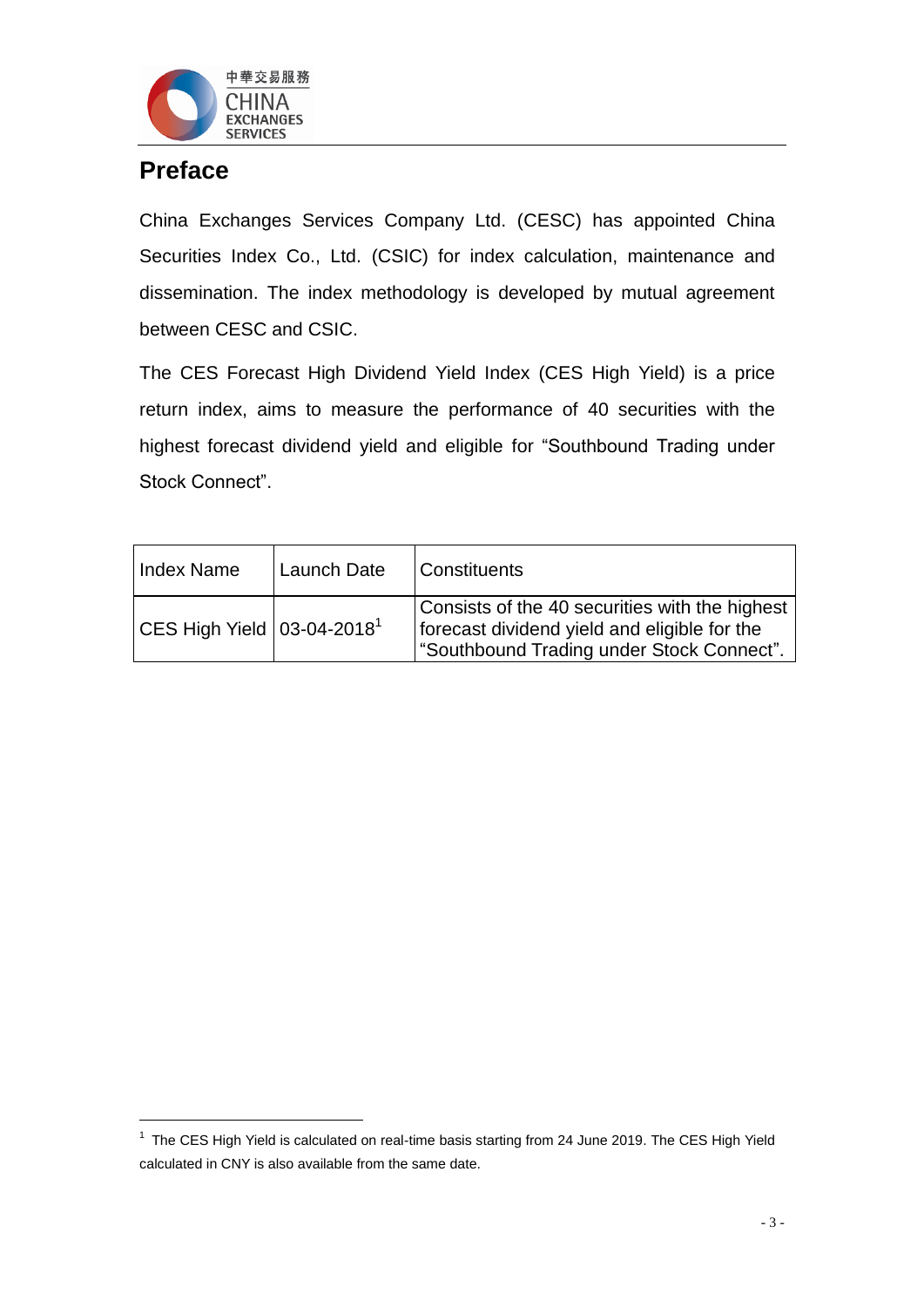

# <span id="page-3-0"></span>**1. Index Name and Code**

| <b>Index Name</b>                                                    | Abbreviation             | Index<br>Currency | Index<br>Code |
|----------------------------------------------------------------------|--------------------------|-------------------|---------------|
| <b>CES Forecast High Dividend</b><br><b>Yield Index</b>              | <b>CES High Yield</b>    | <b>HKD</b>        | <b>CESFHY</b> |
| <b>CES Forecast High Dividend</b><br><b>Yield Index</b>              | <b>CES High Yield</b>    | <b>CNY</b>        | <b>CES013</b> |
| <b>CES Forecast High Dividend</b><br><b>Yield Total Return Index</b> | <b>CES High Yield TR</b> | <b>HKD</b>        | <b>CES213</b> |
| <b>CES Forecast High Dividend</b><br><b>Yield Total Return Index</b> | <b>CES High Yield TR</b> | <b>CNY</b>        | <b>CES113</b> |

# <span id="page-3-1"></span>**2. Base Date and Base Index**

The base date is Dec 30, 2011. The base point is 2000.

# <span id="page-3-2"></span>**3. Index Eligibility**

#### 3.1 Index Universe

The index universe for CES High Yield is comprised of the eligible securities for "Southbound Trading under Stock Connect" listed on SEHK.

The lists of eligible securities for the "Southbound Trading under Stock Connect" will be updated from time to time with advance notices published by Shanghai Stock Exchange (SSE) and Shenzhen Stock Exchange (SZSE).

#### 3.2 Selection Criteria

The constituents are selected as follows:

- **Listing History Screen.** Exclude securities with a listing history of less than three months;
- **Price Screen.** Exclude securities with daily average closing price in the most recent year of less than 1.0 HKD;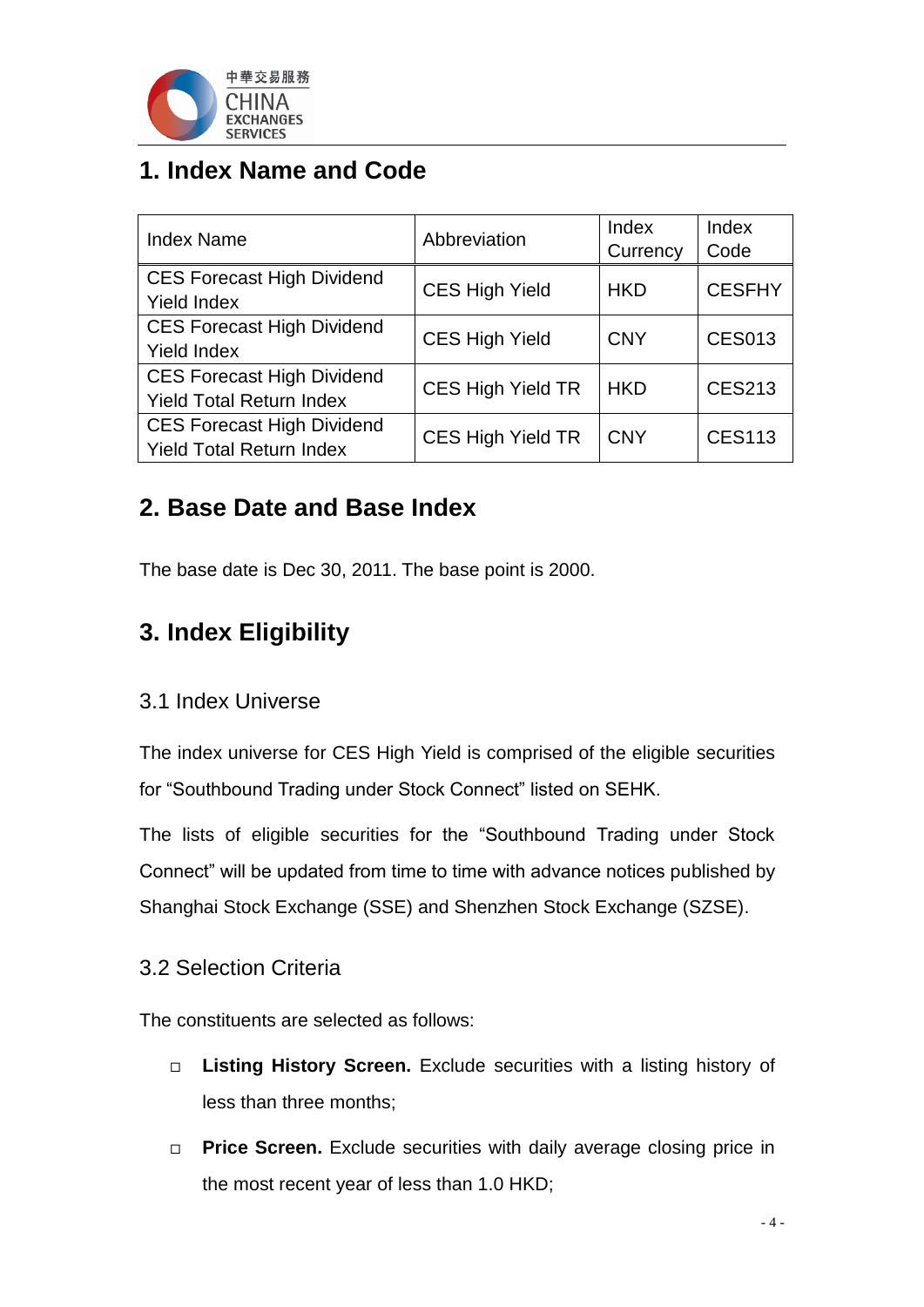

- **Liquidity Screen**. Exclude securities with daily average trading value<sup> $\land$ </sup> of less than 10 million HKD;
- **DPS Screen.** Exclude securities with zero dividends per share (DPS) in any of the past three fiscal years;
- **EPS Screen.** Exclude securities with negative earnings per share (EPS) in the latest fiscal year;
- **Analyst Screen.** Exclude securities without three or more analysts' DPS forecasts for the current or next fiscal year;
- **Dividend Yield Screen.** Following the screens above, the top 40 securities ranked by 12-month forecast dividend yield are chosen for inclusion in the index.

^ Daily average trading value is defined as follows:

- The daily average trading value during the most recent year or,
- For newly listed securities, the daily average trading value from the fourth trading day to the Review Cutoff Date.

### <span id="page-4-0"></span>**4. Index Calculation**

The CES High Yield is weighted by 12-month forecast dividend yield, and calculated according to the formula below:

 Current adjusted market capitalisation of constituents Current index = ———————————————————————————— × 2000

Divisor

Adjusted market capitalisation =  $\sum$ (Price × Adjusted No. of shares × Foreign Exchange Rate × Weight Factor).

For the calculation of the adjusted no. of shares, please refer to CES Index Calculation and Maintenance Methodology for further details. The Weight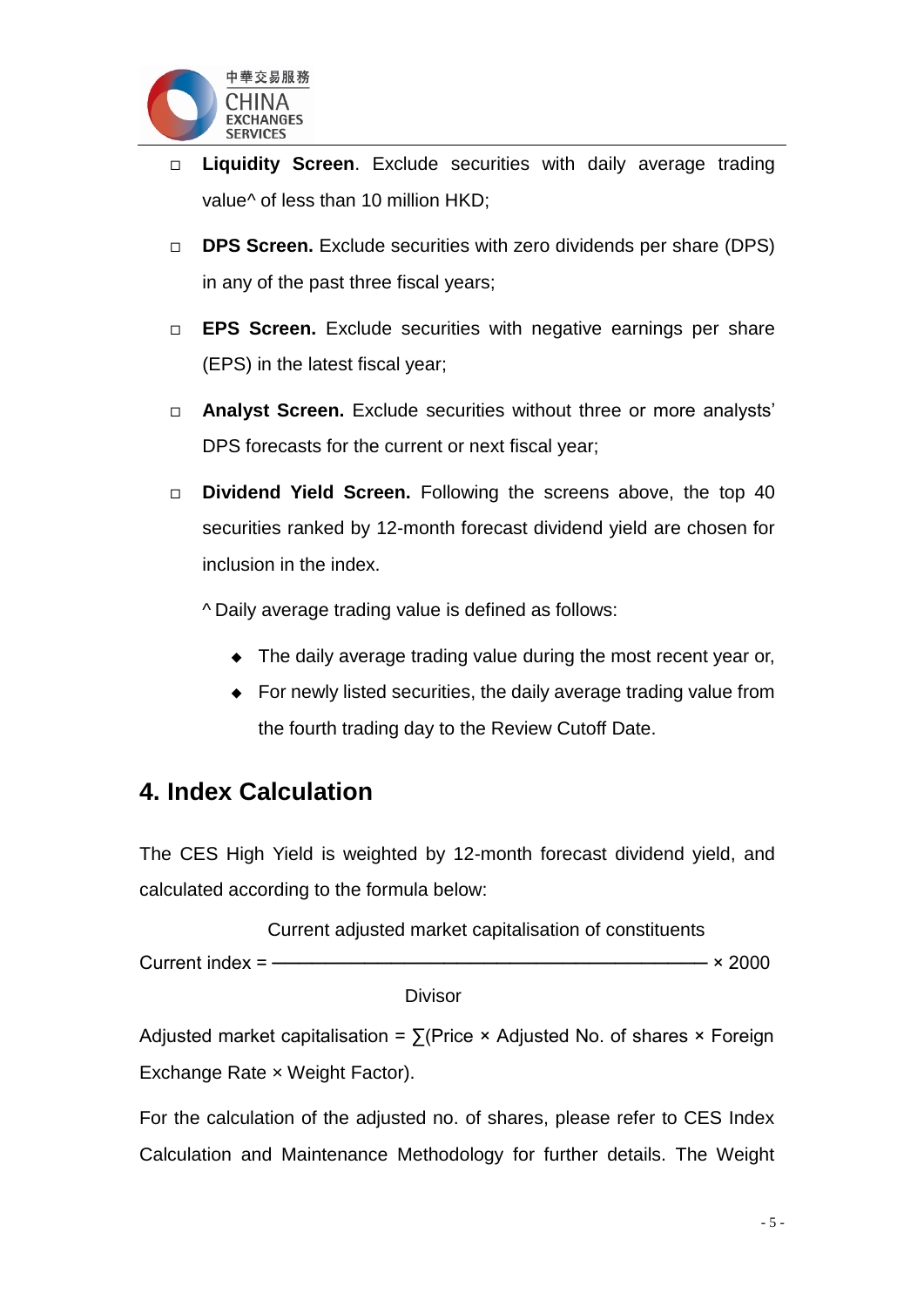

Factor is set between 0 and 1, and constituents are weighted by 12-month forecast dividend yield, so that no constituent accounts for more than 10% of the index.

# <span id="page-5-0"></span>**5. Periodic Review of Constituents**

#### 5.1 Periodic Review

The CES High Yield is adjusted and rebalanced semi-annually. The index reconstitution is implemented on the next trading day after the second Friday of each June and December. A buffer zone rule is employed during the reconstitution of CES High Yield. Candidate securities rank within the top 32 will have the priority to be added into the index and the existing constituents ranking within top 48 will also have the priority to be retained in the index.

Weight Factor is assigned to each constituent at each semiannually rebalancing and float share of each constituent is adjusted. The effective date is the same as that of the constituent adjustment. The Weight Factor stays the same until next rebalancing day.

#### 5.2 Ongoing Adjustment

When special events occur affecting the representativeness and investability of the index, requisite non-regular adjustments will be made to the index constituents of the CES High Yield. When deletion happens, deleted securities will not be replaced until next regular review.

If the constituent is no longer eligible for Southbound Trading under Stock Connect, adjustment will be made accordingly.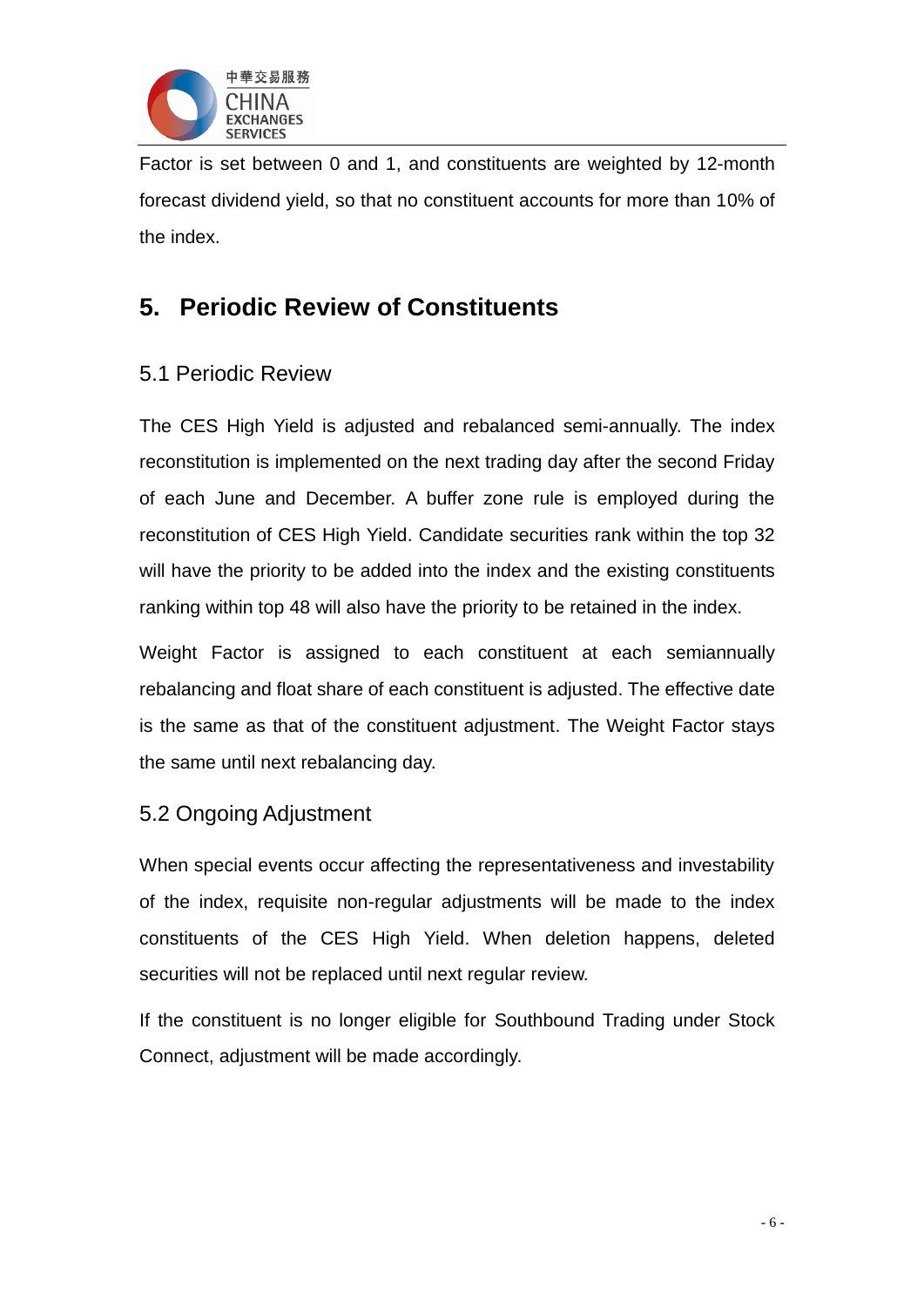

# <span id="page-6-0"></span>**6. Amendments and Supplements to Index Methodology**

In response to market development and clients' feedback, CESC and CSIC will amend or supplement the Index Methodology from time to time as appropriate. Proposed changes will be announced to the market prior to implementation.

# <span id="page-6-1"></span>**7. Information Disclosure**

To maintain the objectiveness, independence and authority of the index, CESC has adopted a stringent information disclosure policy to ensure transparency, openness and fairness.

- □ Any personnel of CESC and CSIC are forbidden to divulge any information to any third party, including private media interviews before such information is disclosed to the public.
- □ Media used for information disclosure includes but not limited to website of CESC and CSIC.
- $\Box$  In general, result of the regular index review is published one week before the effective date. Non-regular adjustment in constituents will be published as soon as practicable. Changes in index methodology and index maintenance rules are usually published two weeks before the effective date.